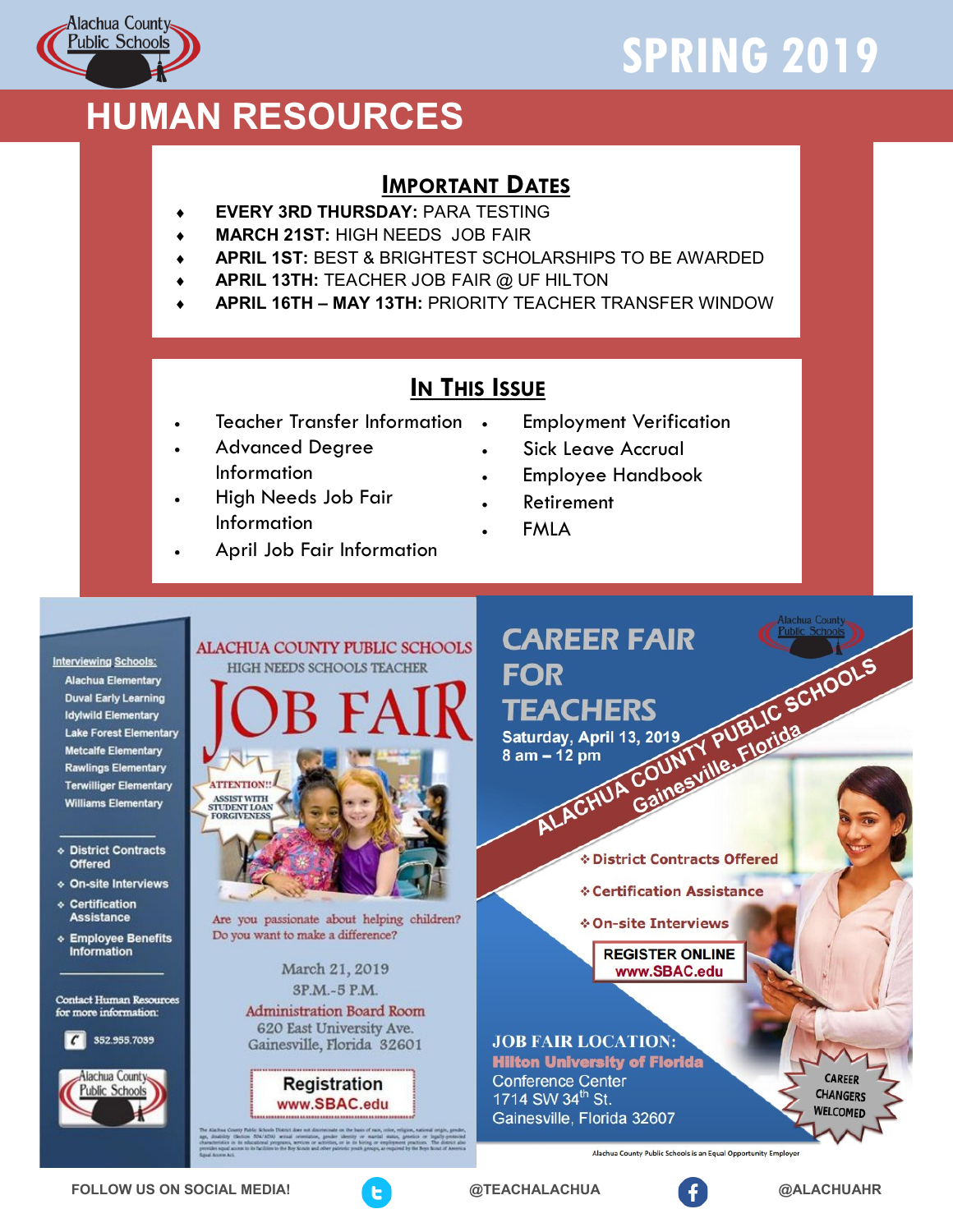## **Best and Brightest**

The Best and Brightest scholarships will be awarded to each eligible teacher on or before 4/1/19.

This includes the \$6,000, the \$1,200 for highly effective, and the up to \$800 for effective.

# Para Pro Assessment

**ACPS Human Resources Department Offers the ParaPro Assessment**

**Cost: \$60.00**

**Who: ACPS employees**

**When: Every 3rd Thursday of the month**

**Where: ACPS District Office**

**Financial Assistance is available for first attempt**

**For more information Contact: Alisha Williams, Human Resources Manager 352.955.7729 ext. 1043**

### **Employee Access for Salary Information**

In addition to looking at their pay stub, employees can look up their salary information through Employee Access. Follow these steps:

Log in to Employee Access. Under the Employee information, click on "Personal Information". On the left side of the screen, click on the "Assignments" tab. Click on the small triangle (carrot) to the left of "Position", Click "Expand All".

You will be able to see position and salary information on that page.



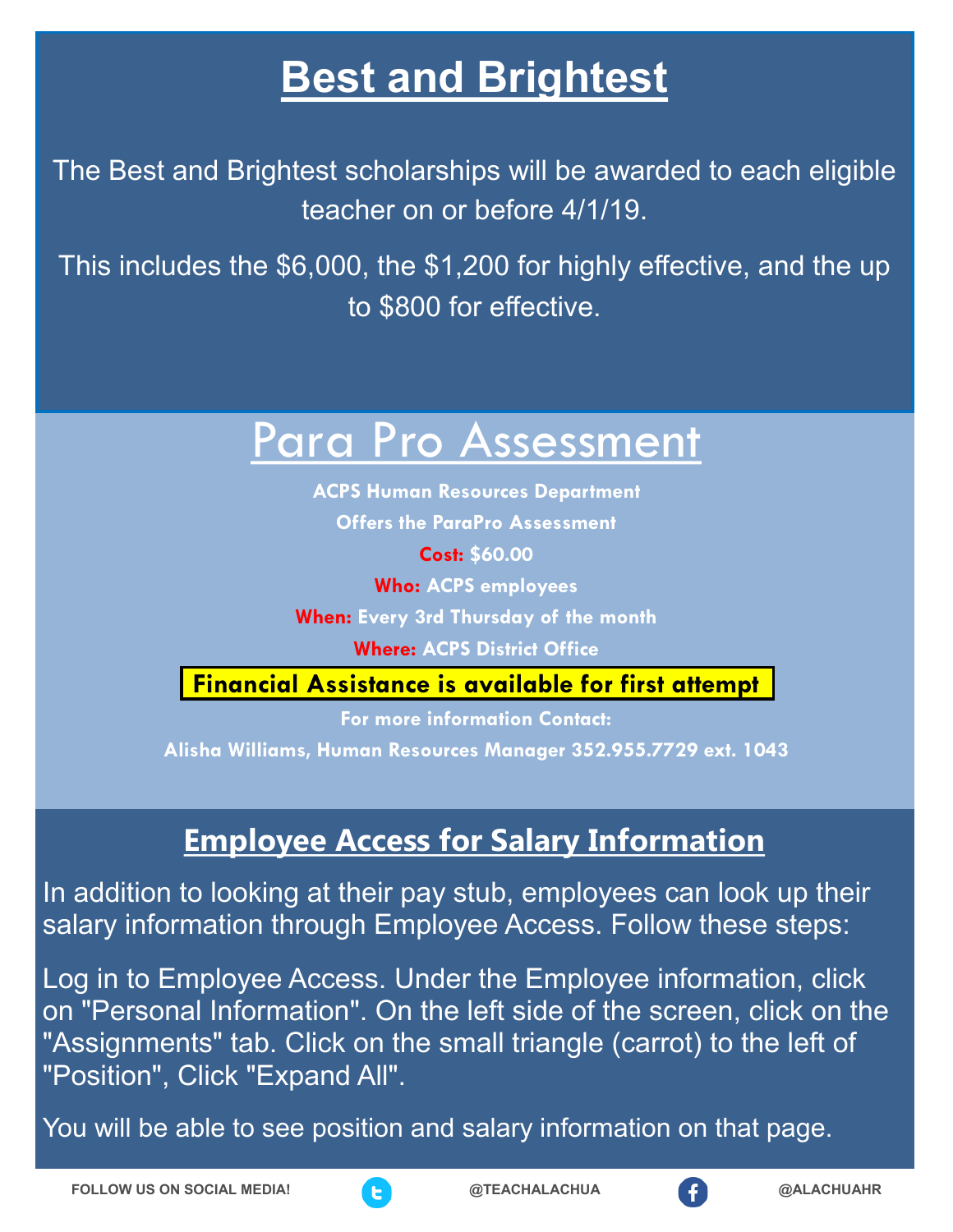### **Leave Accrual**

#### **Leave for 12-Month ESP & P/T Employees and Administrators**

- **Accrue one day of sick leave per month.**
- **Accrue two days of vacation leave per month - ten days of vacation leave each year are designated by the Board.**
- **Accrual ends March 31st**

#### **Leave for Teachers and 10 - Month ESP Employees**

- **Teachers earn one day of sick leave per month.**
- **Up to six days of sick leave may be used as personal leave.**
- **Accrual ends:**
	- **February 15 (Instructional)**
	- **March 15 (10 month employees)**

### **Alachua County Public Schools Employee Handbook**

Visit the Human Resources website [www.sbac.edu](http://www.sbac.edu/)

This handbook is a guide to assist all employees with information regarding employment questions and processes.

Please contact Human Resources [352-955-7727](tel:352-955-7727) with additional questions.

### **Verification of Employment Information**

All verification of prior teaching experience must be submitted to HR by **June 30, 2019** for the current fiscal year.

Verification of employment forms require an original signature from the sending school district.

Questions about Instructional Employment Verification forms should be directed to [bauerla@gm.sbac.edu](mailto:bauerla@gm.sbac.edu) or 352-955-7727.

## **BE A CENSUS TAKER!**

Paid training, flexible hours

Base requirements include:

driver's license, a vehicle, and a computer with internet access

#### Apply online at 2020census.gov/jobs or call 1-855-JOB-2020

### **Family Medical Leave Act (FMLA)**

In accordance with the Family and Medical Leave Act of 1993, ("FMLA"), eligible staff members may take up to twelve (12) work weeks of job-protected unpaid leave for: Family Leave, Medical Leave or Military Caregiver Leave. Please review the online Employee Handbook for more information at [www.sbac.edu](http://www.sbac.edu/) or contact Human Resources [352-955-7727.](tel:352-955-7724)

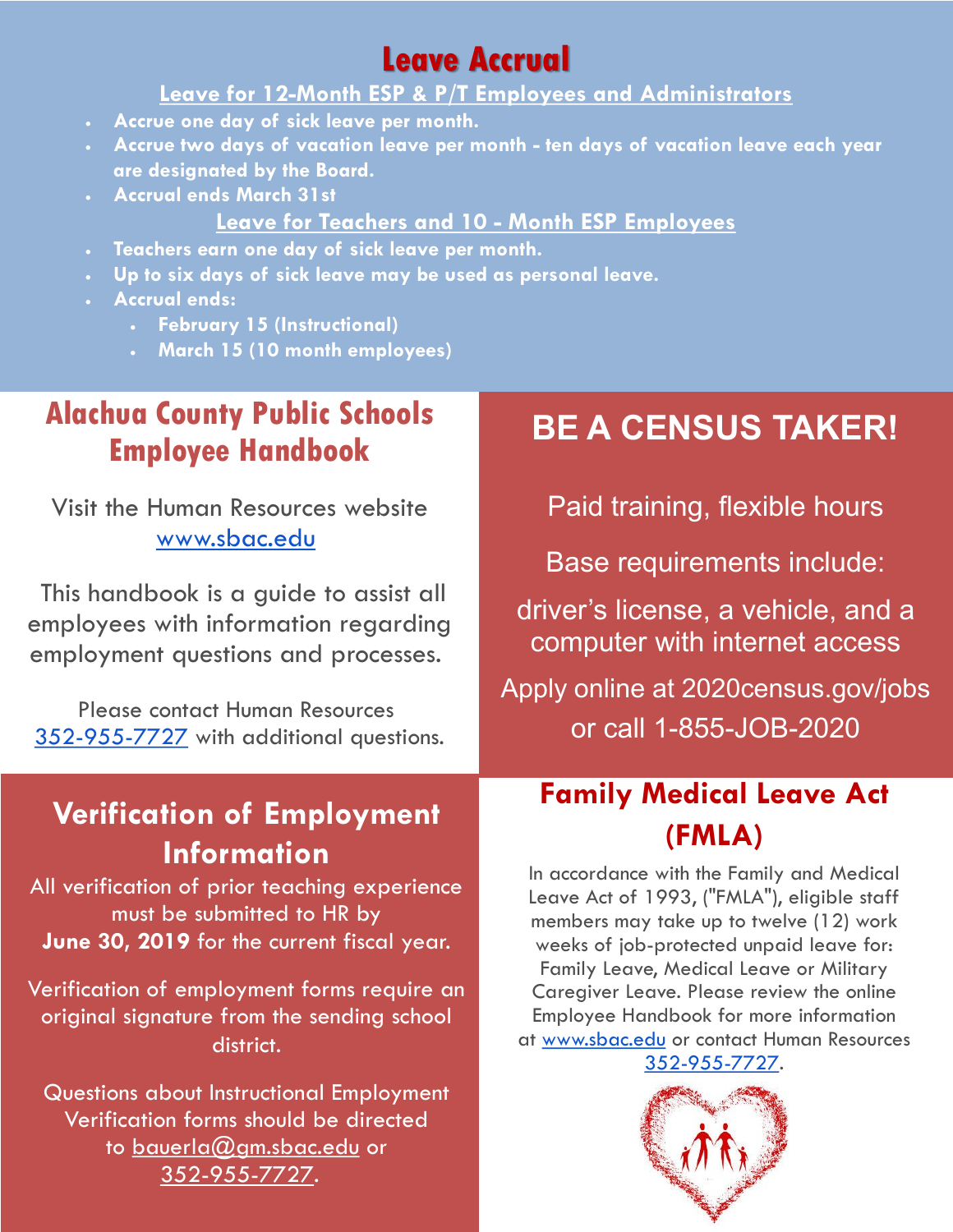

## **Instructional Priority Transfer Application Procedures**

**(For teachers with four consecutive years at current school)**

## **Priority Window: April 16, 2019—May 13, 2019**

**The following are steps to aid you in applying for posted instructional vacancies for the 2019—2020 school year:**

- **All priority transfer teachers must complete an Instructional Priority Transfer Application and return it to Human Resources by April 17, 2019 to be considered for a priority transfer.**
- **All priority transfer teachers MUST complete an online FastTrack application through Employee Access or at www.sbac.edu to apply for posted Instructional Vacancies.**
- **In FastTrack, applicants are required to attach transcripts, two (2) references, driver's license, and social security card.**
- **Priority transfer applicants are eligible to transfer after the priority transfer window closes.**

**For questions, contact Human Resources (352) 955-7727 or see the Human Resources SBAC website.**

### **Advanced Degree Salary Supplement Information**

Teachers hired after July 1, 2011 will be paid a supplement for an advanced degree (Masters, Specialist, or Doctorate) only if the advanced degree is in an

area of their certification. It is important to note that the area of certification must be on the teaching certificate to qualify for the supplement.

For example, an advanced degree such as a Masters in Educational Leadership would require that Educational Leadership be on the teaching certificate to qualify for the supplement. All advanced degree documentation must be received by Human Re-



sources by June 30, 2019 for the current fiscal year. For questions regarding this process, please contact Laurie Bauer at [bauerla@gm.sbac.edu](mailto:bauerla@gm.sbac.edu) or 352-955-7706.



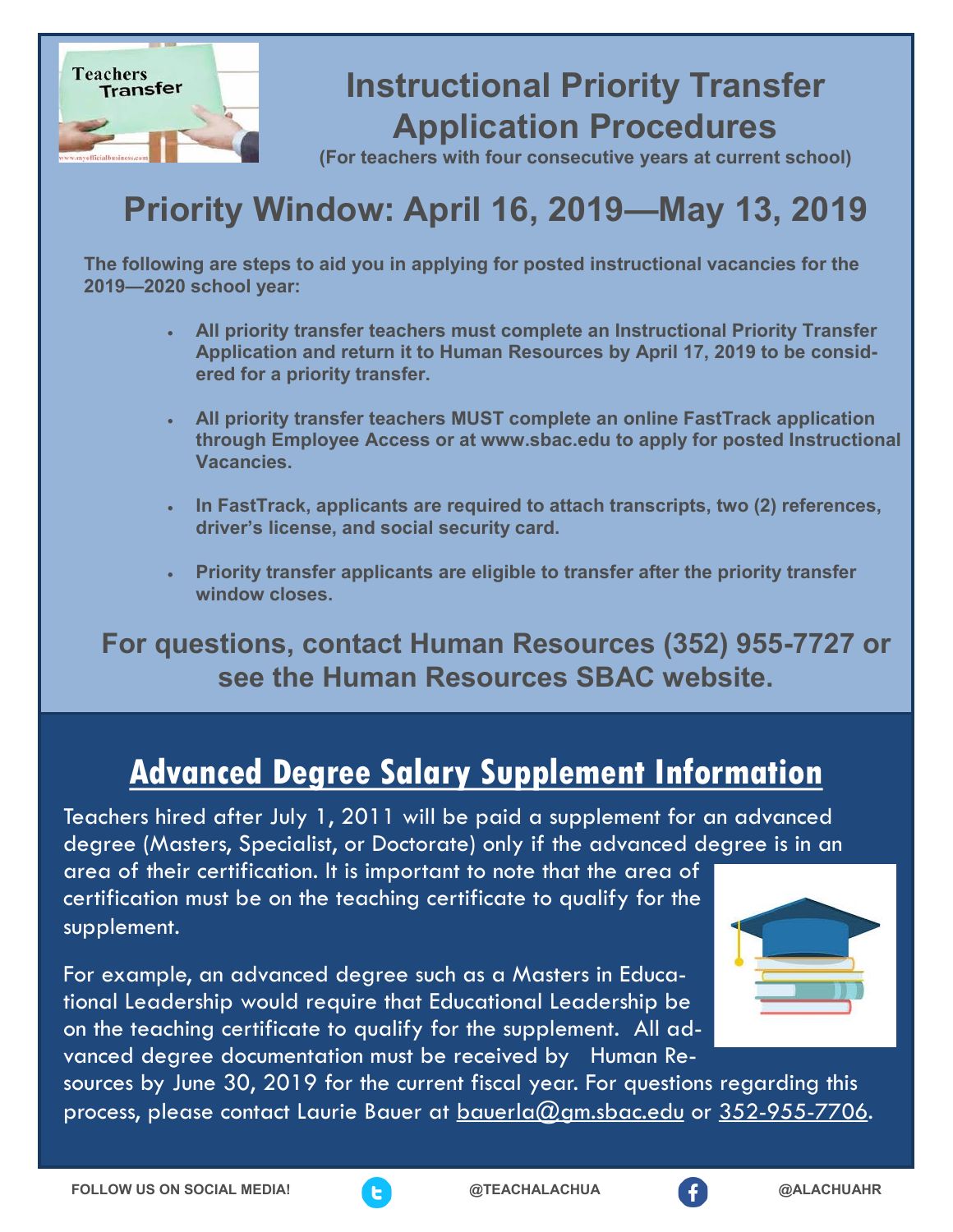# **Retirement**

If you are nearing retirement age of 62 or 30 years of service and have questions about FRS retirement, please call **Human Resources** 352-955-7727.

You can also contact FRS directly at 844-377-1888 or online at www.myfrs.com





For Employees within 5-10 years of retirement

## **Nearing Retirement in the FRS**

This valuable workshop is being held on Wednesday, April 24, 2019

The Florida Retirement System (FRS) invites you to participate in this FREE informative employee workshop. This workshop is designed to encourage you to take action in planning your financial future.

Discuss practical topics important for those close to retirement

- Setting retirement goals
- Retirement expenses & budgeting

Learn how you can pay yourself in retirement

- **Fixed income streams**
- **Flexible income from assets**
- **Converting assets to income**
- **Retirement distribution tax issues**

Develop the skills to make informed choices and take action to improve financial well-being and achieve goals.

| Location: | <b>Gainesville High School</b><br>1900 NW 13th St<br>Gainesville, FL 32609 |  |
|-----------|----------------------------------------------------------------------------|--|
| Time:     | 4:30 PM $-6:00$ PM                                                         |  |
|           |                                                                            |  |
|           | To register, contact Brandi McDowell<br>medowebn@am shac edu               |  |